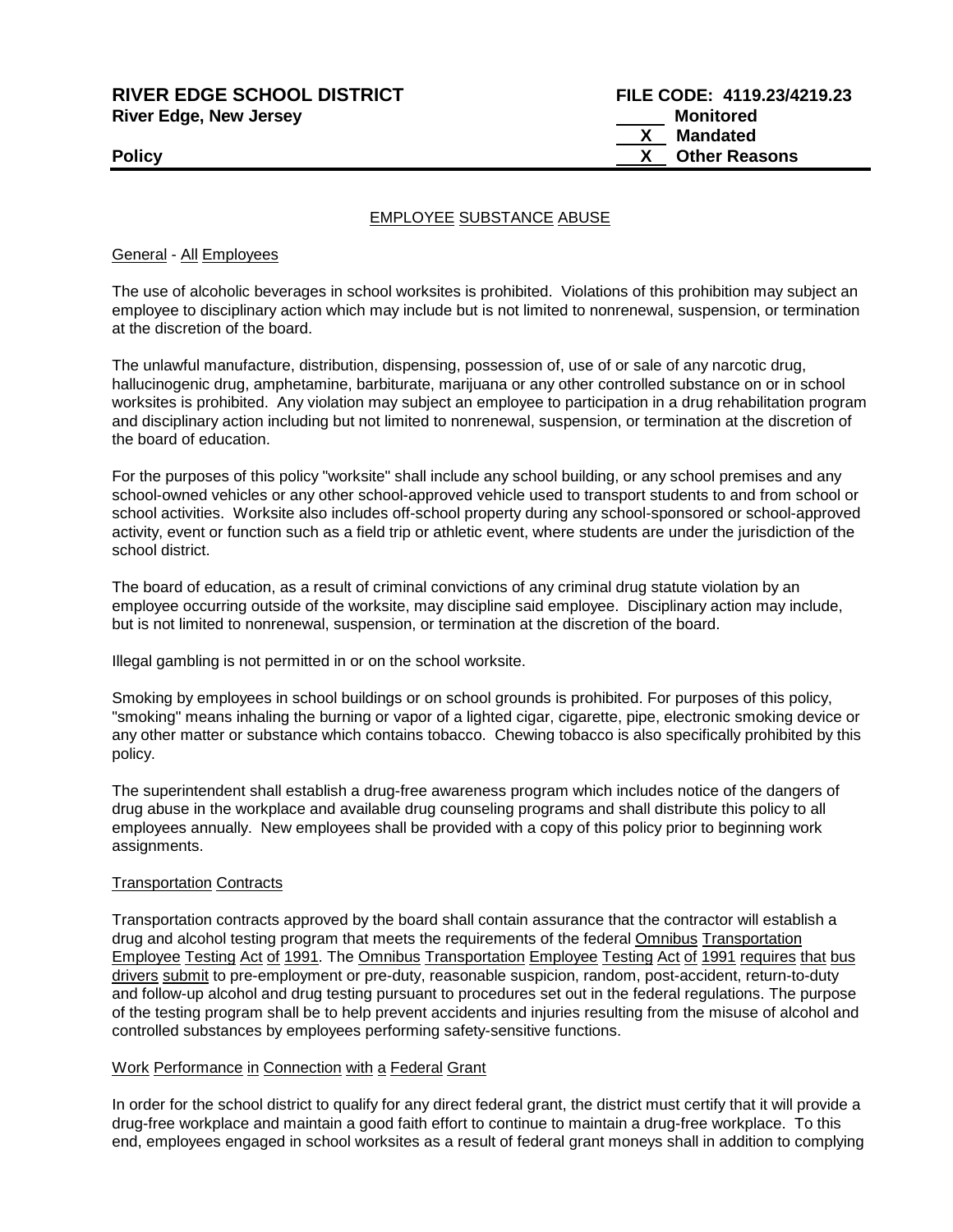### EMPLOYEE SUBSTANCE ABUSE (continued)

with requirements of the programs, also be in strict compliance with this policy.

The superintendent shall notify all employees whose work performance is done in connection with a federal grant that they are to notify their respective supervisors of convictions of any criminal drug statute violation occurring in the workplace. Employees must notify their supervisors no later than five days after such conviction. To be in compliance, the district must notify the federal grant program of such conviction within 10 days of receipt of said conviction.

| Adopted:             | September 5, 1990                                |
|----------------------|--------------------------------------------------|
| Revised:             | September 17, 2003, Legal Update January 7, 2004 |
| NJSBA Review/Update: | August 2017                                      |
| Readopted:           | September 26, 2018                               |

Key Words

Smoking; Drinking; Drugs; Smoking Prohibition; Employee Smoking, Drinking, Use of Drugs on School Premises

| Legal References: N.J.S.A. 2C:33-16 |                           | Alcoholic beverages; bringing or possession on school                                                                             |
|-------------------------------------|---------------------------|-----------------------------------------------------------------------------------------------------------------------------------|
|                                     |                           | property by person of legal age; penalty                                                                                          |
|                                     | N.J.S.A. 2C:35-1 et seq.  | Comprehensive Drug Reform Act of 1987                                                                                             |
|                                     | N.J.S.A. 18A:11-1         | General mandatory powers and duties                                                                                               |
|                                     | N.J.S.A. 18A:16-2         | Physical examinations; requirement                                                                                                |
|                                     | N.J.S.A. 18A:27-4         | Power of boards of education to make rules governing<br>employment of teacher, etc.                                               |
|                                     | N.J.S.A. 18A:36-32        | Cigarette coin-operated vending machines; operation,<br>installation or maintenance on property used for school<br>purposes; fine |
|                                     | N.J.S.A. 18A:54-20        | Powers of board (county vocational schools)                                                                                       |
|                                     | N.J.S.A. 26:3D-55 et seq. | New Jersey Smoke-Free Air Act                                                                                                     |
|                                     | N.J.A.C. 6A:16-6.3        | Reporting students or staff members to law enforcement<br>authorities                                                             |
|                                     | N.J.A.C. 6A:16-6.5        | Confidentiality of student or staff member involvement in<br>substance abuse intervention and treatment programs                  |
|                                     | N.J.A.C. 6A:26-12.2(a)4   | Policies and procedures for school facility operation                                                                             |
|                                     |                           |                                                                                                                                   |

Owner-Operator Indep. Drivers Assoc., Inc. v. Pena,996 F. 2d 338 (D.C. Cir. 1993)

New Jersey Constitution, Art. IV, § VII, par. 2

Anti-Drug Abuse Act of 1988

Drug-Free Workplace Act of 1988

34 CFR Part 85.100, Governmentwide Debarment and Suspension (nonprocurement) and Governmentwide Requirements for Drug-Free Workplace (Grants)

42 U.S.C.A. § 31306 et seq. - Alcohol and Controlled Substances Testing

49 C.F.R. Part 40 - Procedures for Transportation Workplace Drug and Alcohol Testing Programs

49 C.F.R. Part 382 - Controlled Substance and Alcohol Use and Testing